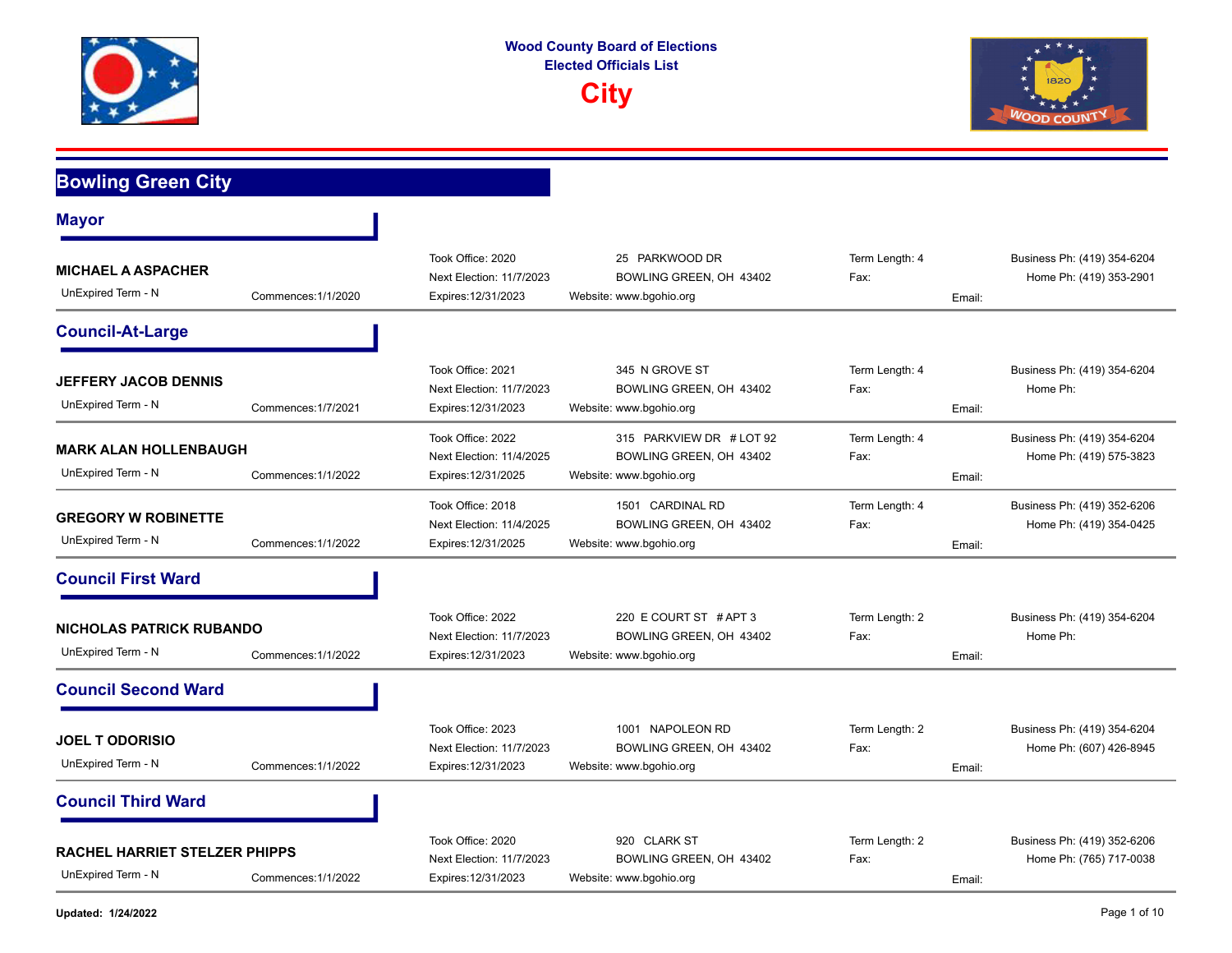|                                               |                     |                                                                      | <b>Wood County Board of Elections</b><br><b>Elected Officials List</b><br><b>City</b> |                        | 1820<br><b>WOOD COUNT</b>                                        |
|-----------------------------------------------|---------------------|----------------------------------------------------------------------|---------------------------------------------------------------------------------------|------------------------|------------------------------------------------------------------|
| <b>Council Fourth Ward</b>                    |                     |                                                                      |                                                                                       |                        |                                                                  |
| <b>WILLIAM J HERALD</b><br>UnExpired Term - N | Commences: 1/1/2022 | Took Office: 2018<br>Next Election: 11/7/2023<br>Expires: 12/31/2023 | 1030 CONNEAUT AVE<br>BOWLING GREEN, OH 43402<br>Website: www.bgohio.org               | Term Length: 2<br>Fax: | Business Ph: (419) 352-6206<br>Home Ph: (419) 352-6644<br>Email: |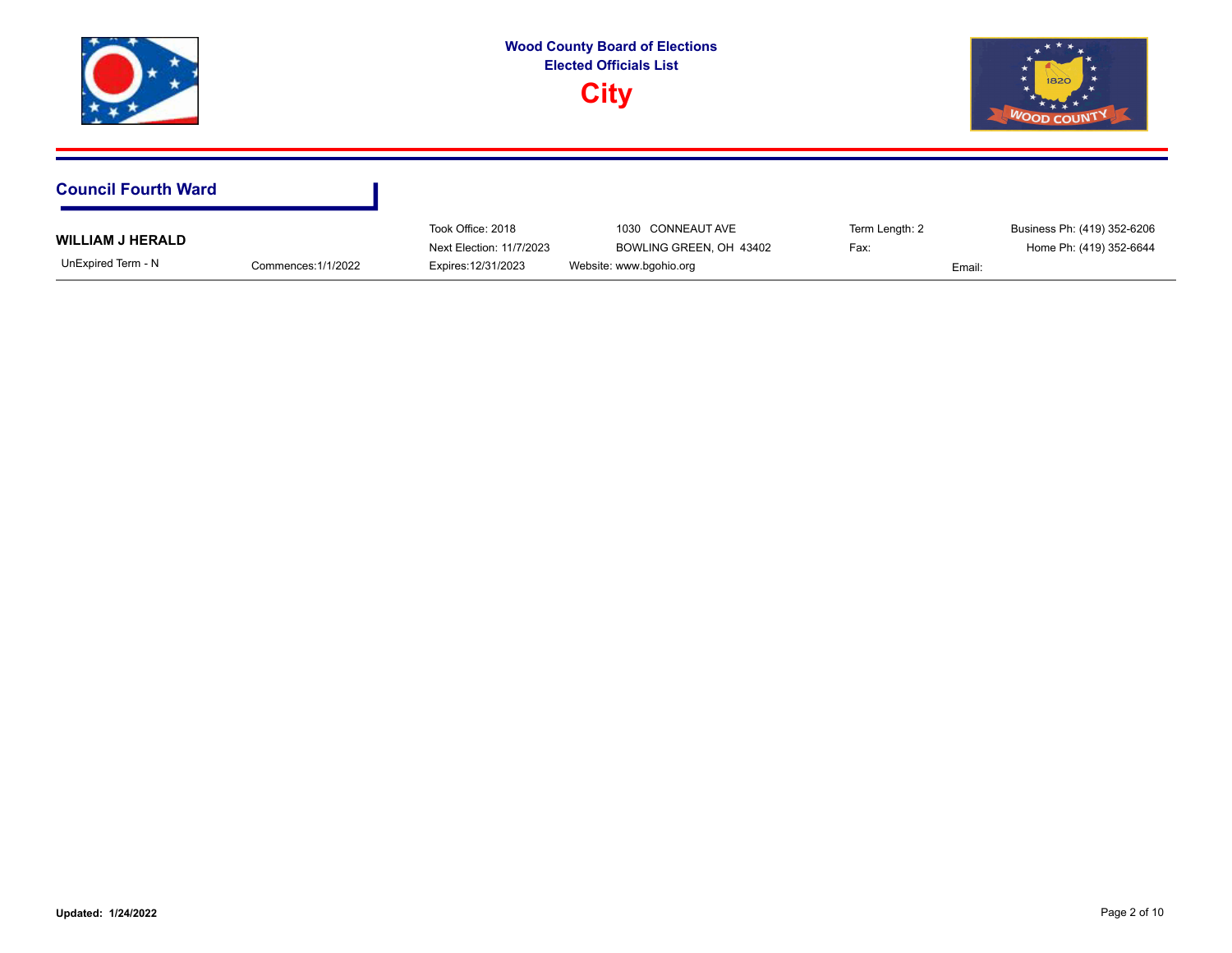





| <b>Bowling Green Municipal Court</b> |                     |                                               |                                   |                        |                                         |  |  |
|--------------------------------------|---------------------|-----------------------------------------------|-----------------------------------|------------------------|-----------------------------------------|--|--|
| <b>Judge of Municipal Court</b>      |                     |                                               |                                   |                        |                                         |  |  |
| <b>MARK B REDDIN</b>                 |                     | Took Office: 1996<br>Next Election: 11/4/2025 |                                   | Term Length: 6<br>Fax: | Business Ph: (419) 352-5263<br>Home Ph: |  |  |
| UnExpired Term - N                   | Commences: 1/1/2020 | Expires: 12/31/2025                           | Website: https://www.bgcourt.org/ | Email:                 |                                         |  |  |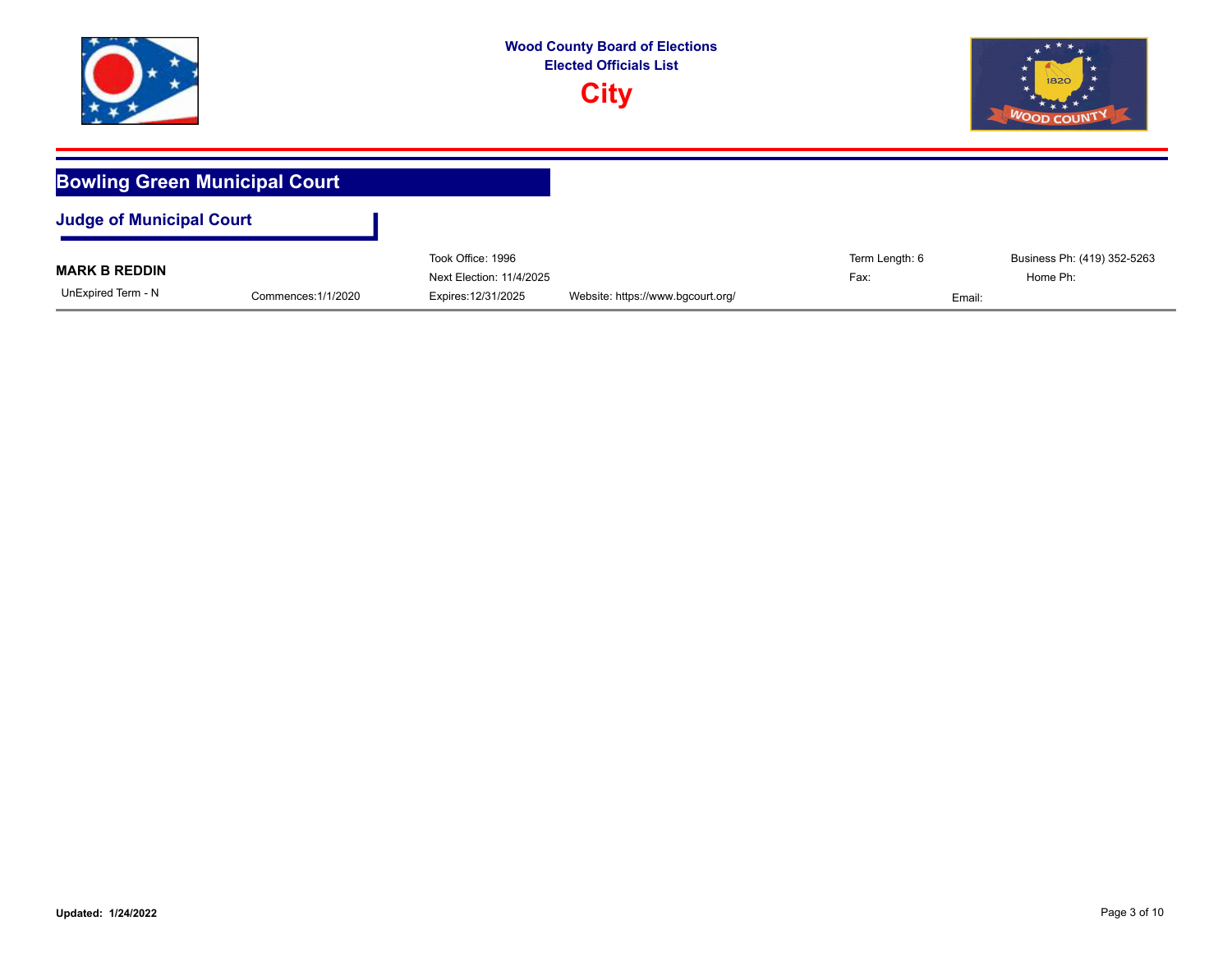





| <b>Fostoria City</b>                         |                     |                                                                      |                                                                       |                                  |                                                        |
|----------------------------------------------|---------------------|----------------------------------------------------------------------|-----------------------------------------------------------------------|----------------------------------|--------------------------------------------------------|
| <b>Mayor</b>                                 |                     |                                                                      |                                                                       |                                  |                                                        |
| <b>ERIC KECKLER</b><br>UnExpired Term - N    | Commences: 1/1/2020 | Took Office: 2012<br>Next Election: 11/7/2023<br>Expires: 12/31/2023 | . OH<br>Website: www.fostoriaohio.gov                                 | Term Length: 4<br>Fax:<br>Email: | Business Ph: (419) 435-8282<br>Home Ph: (419) 435-8178 |
| <b>City Director of Law</b>                  |                     |                                                                      |                                                                       |                                  |                                                        |
| <b>STEPHANIE KISER</b><br>UnExpired Term - N | Commences: 1/1/2020 | Took Office: 2019<br>Next Election: 11/7/2023<br>Expires: 12/31/2023 | . OH<br>Website: www.fostoriaohio.gov                                 | Term Length: 4<br>Fax:<br>Email: | <b>Business Ph:</b><br>Home Ph:                        |
| <b>Auditor</b>                               |                     |                                                                      |                                                                       |                                  |                                                        |
| <b>HOLLY CASSADY</b><br>UnExpired Term - N   | Commences: 1/1/2020 | Took Office: 2020<br>Next Election: 11/7/2023<br>Expires: 12/31/2023 | . OH<br>Website: www.fostoriaohio.gov                                 | Term Length: 4<br>Fax:<br>Email: | Business Ph: (419) 435-8282<br>Home Ph:                |
| <b>President of Council</b>                  |                     |                                                                      |                                                                       |                                  |                                                        |
| <b>STEVE KAUFFMAN</b><br>UnExpired Term - N  | Commences: 1/1/2020 | Took Office: 2018<br>Next Election: 11/7/2023<br>Expires: 12/31/2023 | 406 W RIDGE DR<br>FOSTORIA, OH 44830<br>Website: www.fostoriaohio.gov | Term Length: 4<br>Fax:<br>Email: | <b>Business Ph:</b><br>Home Ph:                        |
| <b>Council-At-Large</b>                      |                     |                                                                      |                                                                       |                                  |                                                        |
| <b>GREG CASSIDY</b><br>UnExpired Term - N    | Commences: 1/1/2020 | Took Office: 2020<br>Next Election: 11/7/2023<br>Expires: 12/31/2023 | HO,<br>Website: www.fostoriaohio.gov                                  | Term Length: 4<br>Fax:<br>Email: | Business Ph: (419) 435-8282<br>Home Ph:                |
| <b>EDWARD LOGSDON</b><br>UnExpired Term - N  | Commences: 1/1/2020 | Took Office: 2020<br>Next Election: 11/7/2023<br>Expires: 12/31/2023 | . OH<br>Website: www.fostoriaohio.gov                                 | Term Length: 4<br>Fax:<br>Email: | Business Ph: (419) 435-8282<br>Home Ph:                |
| <b>BRIAN A SHAVER</b><br>UnExpired Term - N  | Commences: 1/1/2020 | Took Office: 2016<br>Next Election: 11/7/2023<br>Expires: 12/31/2023 | 623 FOSTER ST<br>FOSTORIA, OH 44830<br>Website: www.fostoriaohio.gov  | Term Length: 4<br>Fax:<br>Email: | Business Ph: (419) 435-8282<br>Home Ph:                |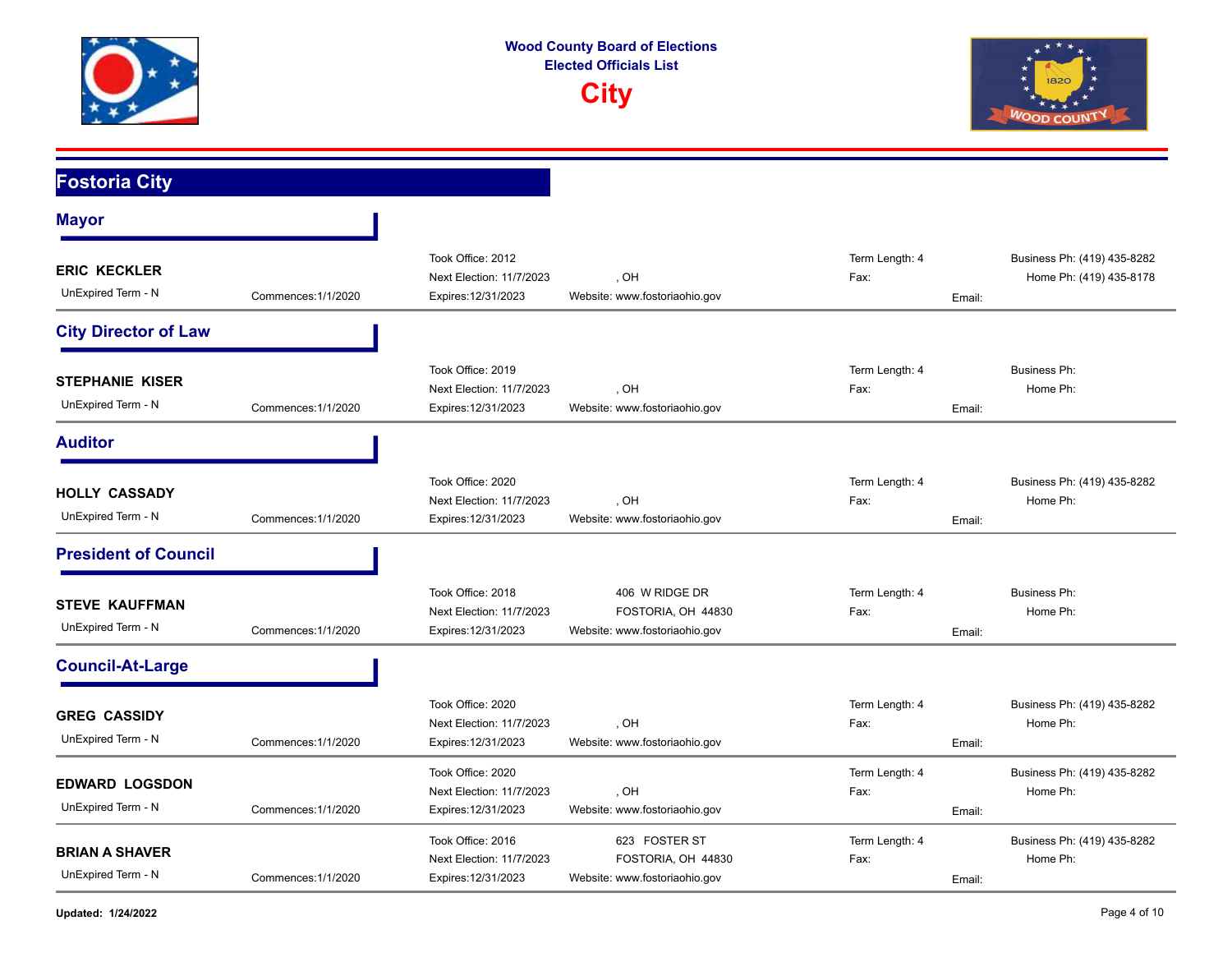





| <b>Council First Ward</b>           |                     |                                                                   |                                       |                        |                                    |
|-------------------------------------|---------------------|-------------------------------------------------------------------|---------------------------------------|------------------------|------------------------------------|
| <b>VACANT</b><br>UnExpired Term - Y | Commences: 1/1/2022 | Took Office: 0<br>Next Election: 11/7/2023<br>Expires: 12/31/2023 | , OH<br>Website:                      | Term Length: 4<br>Fax: | Business Ph:<br>Home Ph:<br>Email: |
| <b>Council Second Ward</b>          |                     |                                                                   |                                       |                        |                                    |
| <b>VACANT</b><br>UnExpired Term - Y | Commences: 1/1/2022 | Took Office: 0<br>Next Election: 11/7/2023<br>Expires: 12/31/2023 | , OH<br>Website: www.fostoriaohio.gov | Term Length: 4<br>Fax: | Business Ph:<br>Home Ph:<br>Email: |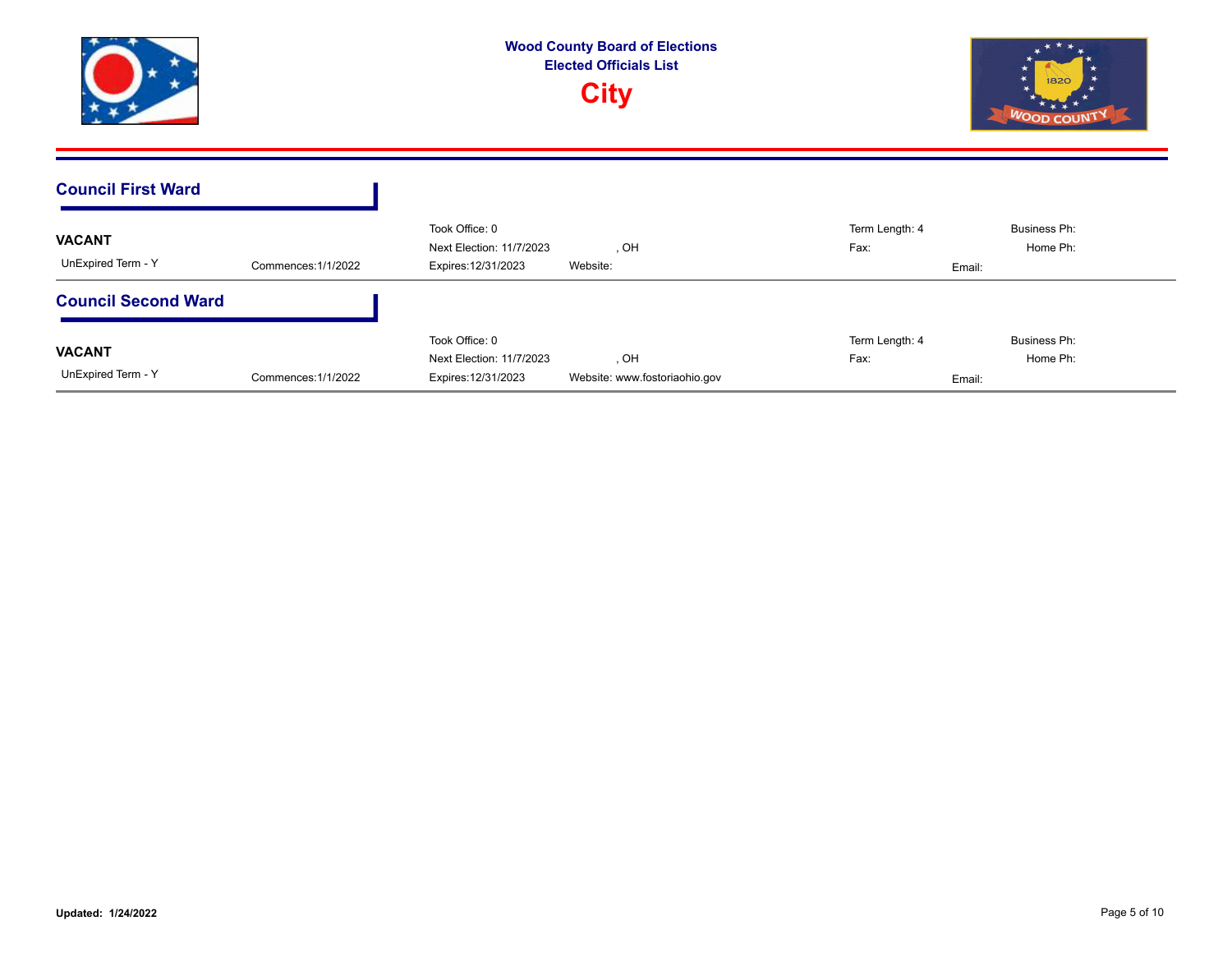



## **Northwood City**

| <b>Mayor</b>                                      |                     |                                                                      |                                                                             |                                  |                                                                                           |
|---------------------------------------------------|---------------------|----------------------------------------------------------------------|-----------------------------------------------------------------------------|----------------------------------|-------------------------------------------------------------------------------------------|
| <b>EDWARD L SCHIMMEL</b><br>UnExpired Term - N    | Commences: 1/1/2020 | Took Office: 2016<br>Next Election: 11/7/2023<br>Expires: 12/31/2023 | 2239 RICHMAND DR<br>NORTHWOOD, OH 43619<br>Website: www.ci.northwood.oh.us  | Term Length: 4<br>Fax:           | Business Ph: (419) 690-1600<br>Home Ph: (419) 693-4888<br>Email: mayor@ci.northwood.oh.us |
| <b>Council</b>                                    |                     |                                                                      |                                                                             |                                  |                                                                                           |
| <b>JAMES D BARTON</b><br>UnExpired Term - N       | Commences: 1/1/2020 | Took Office: 2007<br>Next Election: 11/7/2023<br>Expires: 12/31/2023 | 843 ELK RIDGE DR<br>NORTHWOOD, OH 43619<br>Website: www.ci.northwood.oh.us  | Term Length: 4<br>Fax:<br>Email: | Business Ph: (419) 690-1621<br>Home Ph:                                                   |
| <b>DEAN ALLAN EDWARDS</b><br>UnExpired Term - N   | Commences: 1/1/2020 | Took Office: 2007<br>Next Election: 11/7/2023<br>Expires: 12/31/2023 | 2515 SKAGWAY DR<br>NORTHWOOD, OH 43619<br>Website: www.ci.northwood.oh.us   | Term Length: 4<br>Fax:<br>Email: | Business Ph: (419) 690-1621<br>Home Ph:                                                   |
| <b>LOUIS W FAHRBACH</b><br>UnExpired Term - N     | Commences: 1/1/2022 | Took Office: 2014<br>Next Election: 11/4/2025<br>Expires: 12/31/2025 | 787 ELK RIDGE DR<br>NORTHWOOD, OH 43619<br>Website: www.ci.northwood.oh.os  | Term Length: 4<br>Fax:<br>Email: | <b>Business Ph:</b><br>Home Ph: (419) 250-7410                                            |
| <b>PATRICK L HUNTERMARK</b><br>UnExpired Term - N | Commences: 1/1/2022 | Took Office: 2018<br>Next Election: 11/4/2025<br>Expires: 12/31/2025 | 2512 SKAGWAY DR<br>NORTHWOOD, OH 43619<br>Website: www.ci.northwood.oh.us   | Term Length: 4<br>Fax:<br>Email: | Business Ph: (419) 690-1621<br>Home Ph:                                                   |
| <b>RANDY K KOZINA</b><br>UnExpired Term - N       | Commences: 1/1/2022 | Took Office: 2006<br>Next Election: 11/4/2025<br>Expires: 12/31/2025 | 2514 EDEN EAST DR<br>NORTHWOOD, OH 43619<br>Website: www.ci.northwood.oh.us | Term Length: 4<br>Fax:<br>Email: | Business Ph: (419) 690-1621<br>Home Ph:                                                   |
| <b>MICHAEL MELNYK</b><br>UnExpired Term - Y       | Commences: 1/1/2022 | Took Office: 2020<br>Next Election: 11/7/2023<br>Expires: 12/31/2023 | 1934 TERRI RUE<br>NORTHWOOD, OH 43619<br>Website: www.ci.northwood.oh.us    | Term Length: 4<br>Fax:<br>Email: | Business Ph: (419) 690-1621<br>Home Ph: (419) 691-5062                                    |
| <b>MARK A STONER</b><br>UnExpired Term - N        | Commences: 1/1/2022 | Took Office: 2018<br>Next Election: 11/4/2025<br>Expires: 12/31/2025 | 2415 ROSS ST<br>NORTHWOOD, OH 43619<br>Website: www.ci.northwood.oh.os      | Term Length: 4<br>Fax:<br>Email: | Business Ph: (419) 690-1621<br>Home Ph:                                                   |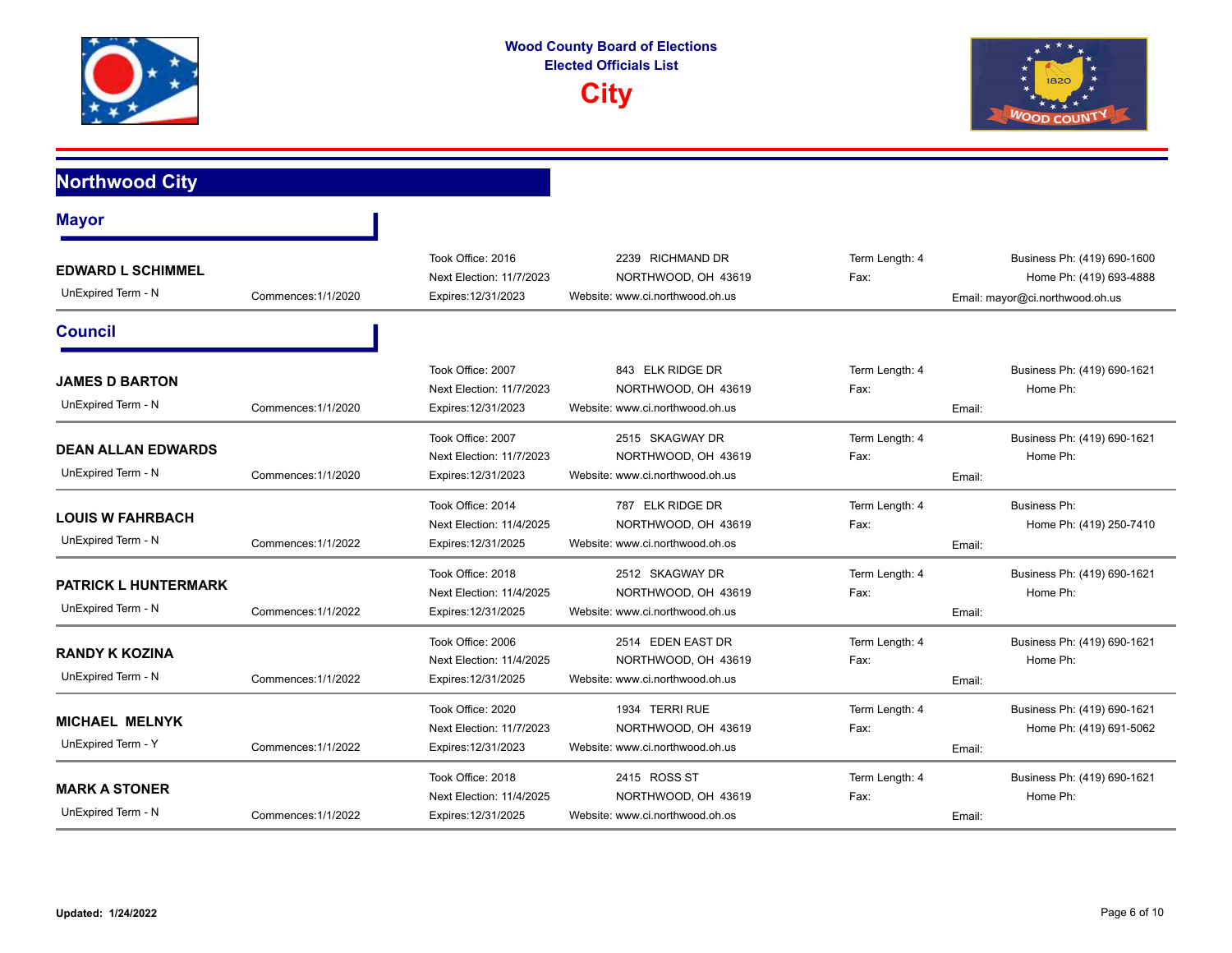



## **Perrysburg City**

| <b>Mayor</b>                                    |                     |                                                                      |                                                                                   |                                  |                                                                                         |
|-------------------------------------------------|---------------------|----------------------------------------------------------------------|-----------------------------------------------------------------------------------|----------------------------------|-----------------------------------------------------------------------------------------|
| <b>THOMAS G MACKIN</b><br>UnExpired Term - N    | Commences: 1/1/2022 | Took Office: 2018<br>Next Election: 11/4/2025<br>Expires: 12/31/2025 | 26788 GREEN VILLE DR<br>PERRYSBURG, OH 43551<br>Website: www.ci.perrysburg.oh.us  | Term Length: 4<br>Fax:<br>Email: | Business Ph: (419) 872-8010<br>Home Ph:                                                 |
| <b>Council</b>                                  |                     |                                                                      |                                                                                   |                                  |                                                                                         |
| <b>KEVIN W FULLER</b><br>UnExpired Term - N     | Commences: 1/1/2022 | Took Office: 2022<br>Next Election: 11/4/2025<br>Expires: 12/31/2025 | 11711 KINGSGATE CT<br>PERRYSBURG, OH 43551<br>Website: www.ci.perrysburg.oh.us    | Term Length: 4<br>Fax:<br>Email: | Business Ph: (419) 872-8010<br>Home Ph: (567) 250-4142                                  |
| <b>CORY B KUHLMAN</b><br>UnExpired Term - N     | Commences: 1/1/2020 | Took Office: 2020<br>Next Election: 11/7/2023<br>Expires: 12/31/2023 | 3102 STEEPLE CHASE LN<br>PERRYSBURG, OH 43551<br>Website: www.ci.perrysburg.oh.us | Term Length: 4<br>Fax:<br>Email: | Business Ph: (419) 872-8010<br>Home Ph:                                                 |
| <b>JAN K MATERNI</b><br>UnExpired Term - N      | Commences: 1/1/2020 | Took Office: 2020<br>Next Election: 11/7/2023<br>Expires: 12/31/2023 | 423 W 6TH ST<br>PERRYSBURG, OH 43551<br>Website: www.ci.perrysburg.oh.us          | Term Length: 4<br>Fax:<br>Email: | Business Ph: (419) 872-8010<br>Home Ph: (419) 874-5272                                  |
| <b>TIMOTHY C MCCARTHY</b><br>UnExpired Term - N | Commences: 1/1/2020 | Took Office: 2003<br>Next Election: 11/7/2023<br>Expires: 12/31/2023 | 139 W 2ND ST<br>PERRYSBURG, OH 43551<br>Website: www.ci.perrysburg.oh.us          | Term Length: 4<br>Fax:<br>Email: | Business Ph: (419) 872-8010<br>Home Ph: (419) 874-1658                                  |
| JONATHAN EDWARD SMITH<br>UnExpired Term - N     | Commences: 1/1/2020 | Took Office: 2016<br>Next Election: 11/7/2023<br>Expires: 12/31/2023 | 240 SOUTHWOOD DR<br>PERRYSBURG, OH 43551<br>Website: www.ci.perrysburg.oh.us      | Term Length: 4<br>Fax:<br>Email: | Business Ph: (419) 872-8010<br>Home Ph:                                                 |
| <b>BARRY E VANHOOZEN</b><br>UnExpired Term - N  | Commences: 1/1/2022 | Took Office: 2014<br>Next Election: 11/4/2025<br>Expires: 12/31/2025 | 5110 BOSTWICK RD<br>PERRYSBURG, OH 43551<br>Website: www.ci.perrysburg.oh.us      | Term Length: 4<br>Fax:           | Business Ph: (419) 872-8010<br>Home Ph: (419) 872-2111<br>Email: BARRY@BARRYVANHOOZEN.C |
| <b>MARK A WEBER</b><br>UnExpired Term - N       | Commences: 1/1/2022 | Took Office: 2022<br>Next Election: 11/4/2025<br>Expires: 12/31/2025 | 836 CHERRY ST<br>PERRYSBURG, OH 43551<br>Website: www.ci.perrysburg.oh.us         | Term Length: 4<br>Fax:<br>Email: | Business Ph: (419) 872-8010<br>Home Ph: (419) 276-1416                                  |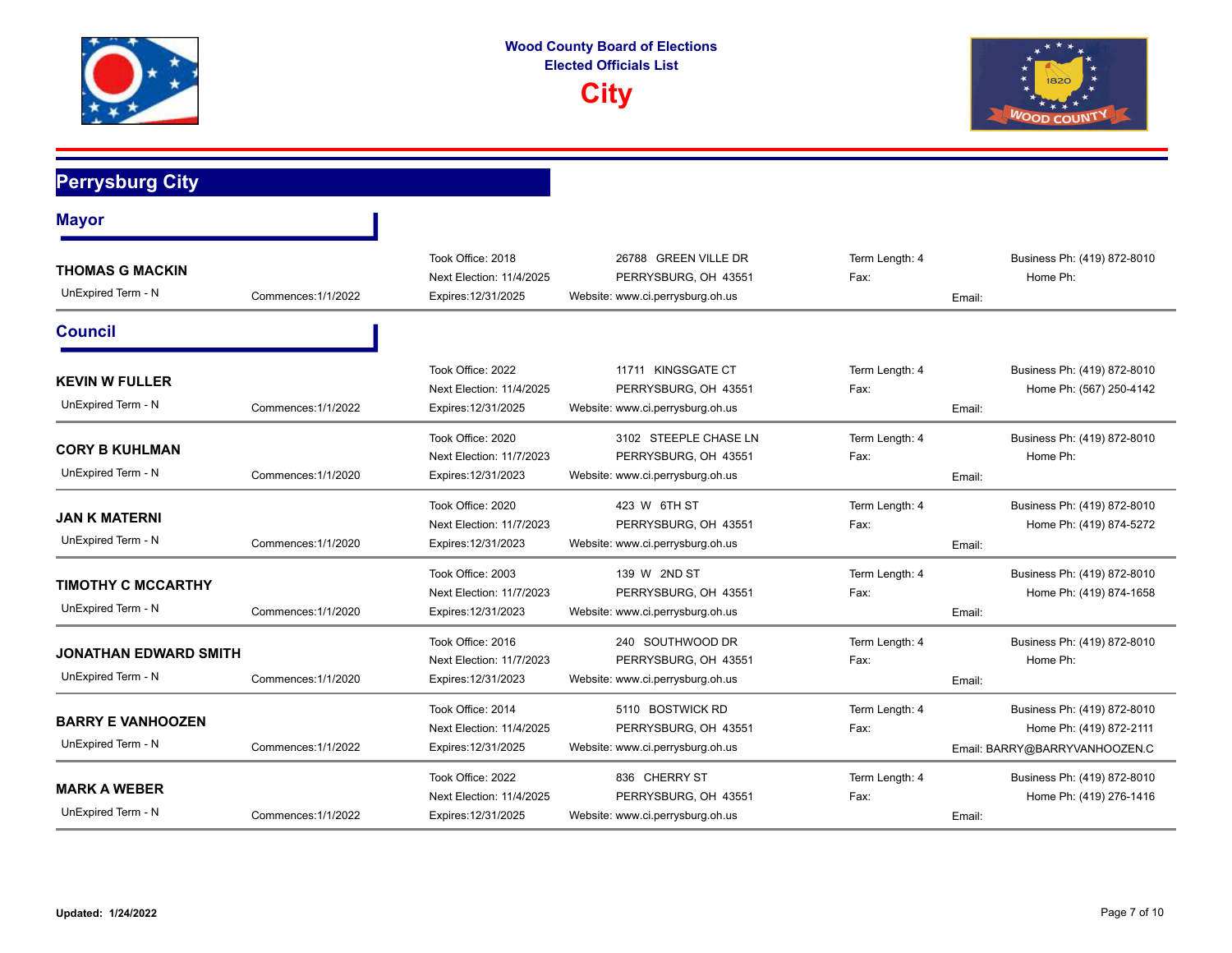

|                       |                     | Took Office: 2019        |                                           | Term Length: 6 | Business Ph: (419) 872-7900 |
|-----------------------|---------------------|--------------------------|-------------------------------------------|----------------|-----------------------------|
| <b>ARAM M OHANIAN</b> |                     | Next Election: 11/4/2025 |                                           | Fax:           | Home Ph:                    |
| UnExpired Term - N    | Commences: 1/1/2020 | Expires: 12/31/2025      | Website: https://www.perrysburgcourt.com/ |                | Email:                      |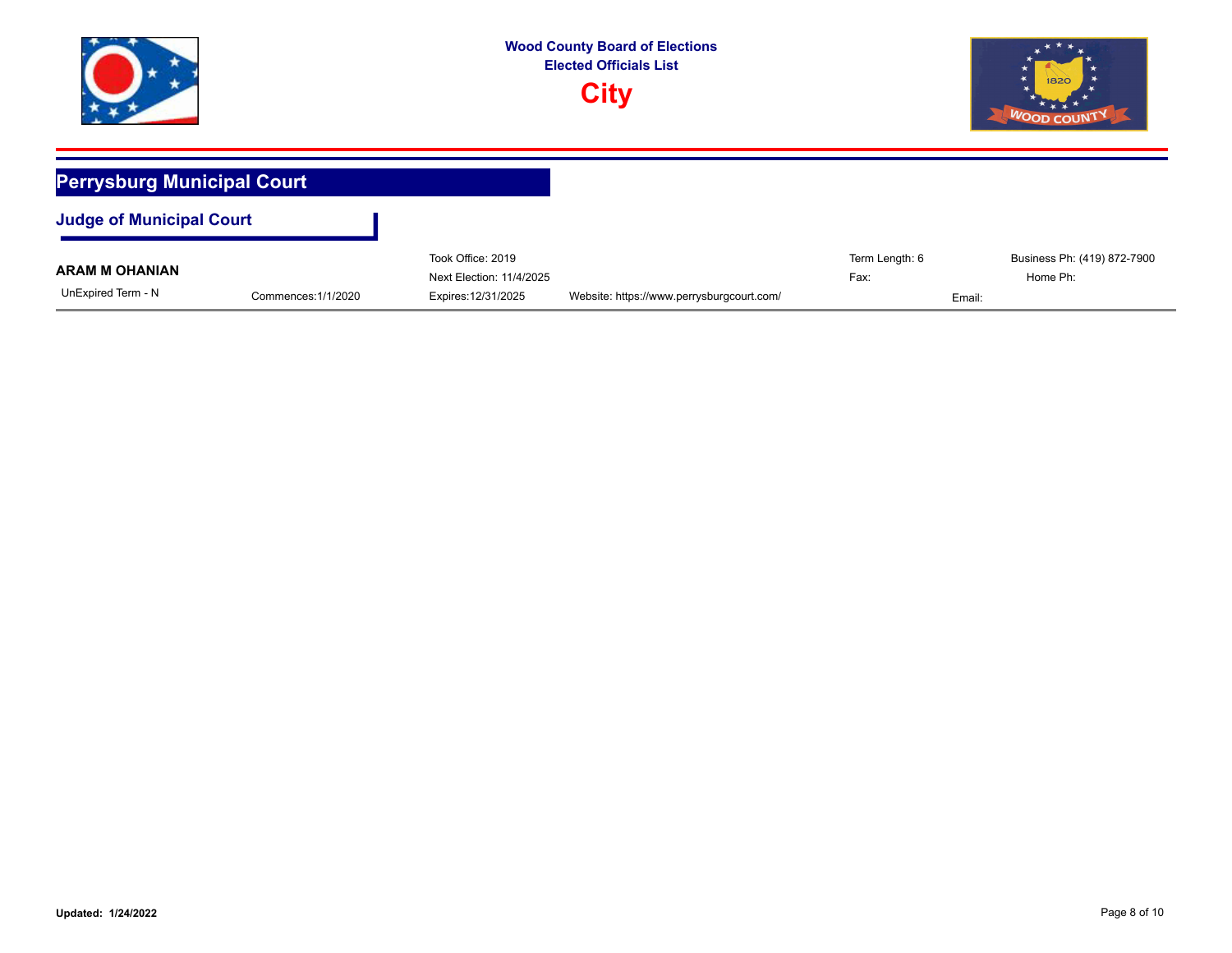



## **Rossford City**

| <b>Mayor</b>                                            |                      |                                                                      |                                                                           |                                  |                                                                                              |
|---------------------------------------------------------|----------------------|----------------------------------------------------------------------|---------------------------------------------------------------------------|----------------------------------|----------------------------------------------------------------------------------------------|
| <b>NEIL A MACKINNON III</b><br>UnExpired Term - N       | Commences: 12/1/2019 | Took Office: 2012<br>Next Election: 11/7/2023<br>Expires: 11/30/2023 | 333 HILLSIDE DR<br>ROSSFORD, OH 43460<br>Website: www.rossfordohio.com    | Term Length: 4<br>Fax:<br>Email: | <b>Business Ph:</b><br>Home Ph:                                                              |
| <b>Council</b>                                          |                      |                                                                      |                                                                           |                                  |                                                                                              |
| <b>CHRISTOPHER M HEBAN</b><br>UnExpired Term - N        | Commences: 12/1/2021 | Took Office: 2017<br>Next Election: 11/4/2025<br>Expires: 11/30/2025 | 145 WINDSOR DR<br>ROSSFORD, OH 43460<br>Website: www.rossfordohio.com     | Term Length: 4<br>Fax:<br>Email: | Business Ph: (419) 666-0210<br>Home Ph: (419) 575-2662                                       |
| <b>GREGORY J MARQUETTE</b><br>UnExpired Term - N        | Commences: 12/1/2019 | Took Office: 2003<br>Next Election: 11/7/2023<br>Expires: 11/30/2023 | 1238 GRASSY CT<br>ROSSFORD, OH 43460<br>Website: www.rossfordohio.com     | Term Length: 4<br>Fax:           | Business Ph: (419) 666-0210<br>Home Ph: (419) 867-9190<br>Email: gmarquette@rossfordohio.com |
| <b>LARRY WILLIAM OBERDORF SR</b><br>UnExpired Term - N  | Commences: 12/1/2019 | Took Office: 2003<br>Next Election: 11/7/2023<br>Expires: 11/30/2023 | 1132 SCHREIER RD<br>ROSSFORD, OH 43460<br>Website: www.rossfordohio.com   | Term Length: 4<br>Fax:           | Business Ph: (419) 666-0210<br>Home Ph: (419) 666-0984<br>Email: loberdorf@rossfordohio.com  |
| <b>BRENNA E S REYNOLDS</b><br>UnExpired Term - N        | Commences: 12/1/2021 | Took Office: 2021<br>Next Election: 11/4/2025<br>Expires: 11/30/2025 | 201 EAGLE POINT RD<br>ROSSFORD, OH 43460<br>Website: www.rossfordohio.com | Term Length: 4<br>Fax:           | Business Ph: (419) 666-0210<br>Home Ph:<br>Email: breynoldsl@rossfordohio.com                |
| <b>ROBERT S RUSE</b><br>UnExpired Term - N              | Commences: 12/1/2019 | Took Office: 2011<br>Next Election: 11/7/2023<br>Expires: 11/30/2023 | 45 PARK DR<br>ROSSFORD, OH 43460<br>Website: www.rossfordohio.com         | Term Length: 4<br>Fax:<br>Email: | Business Ph: (419) 666-0210<br>Home Ph:                                                      |
| <b>ROBERT BRIAN TOTH</b><br>UnExpired Term - N          | Commences: 12/1/2021 | Took Office: 2021<br>Next Election: 11/4/2025<br>Expires: 11/30/2025 | 15 SANTUS DR<br>ROSSFORD, OH 43460<br>Website: www.rossfordohio.com       | Term Length: 4<br>Fax:           | Business Ph: (419) 666-0210<br>Home Ph: (419) 662-5463<br>Email: rtoth@rossfordohio.com      |
| <b>CAROLINE H ZUCHOWSKI ECKEL</b><br>UnExpired Term - N | Commences: 12/1/2021 | Took Office: 2005<br>Next Election: 11/4/2025<br>Expires: 11/30/2025 | 101 BIRCH DR<br>ROSSFORD, OH 43460<br>Website: www.rossfordohio.com       | Term Length: 4<br>Fax:           | Business Ph: (419) 666-0210<br>Home Ph: (419) 392-1479<br>Email: ceckel@rossfordohio.com     |